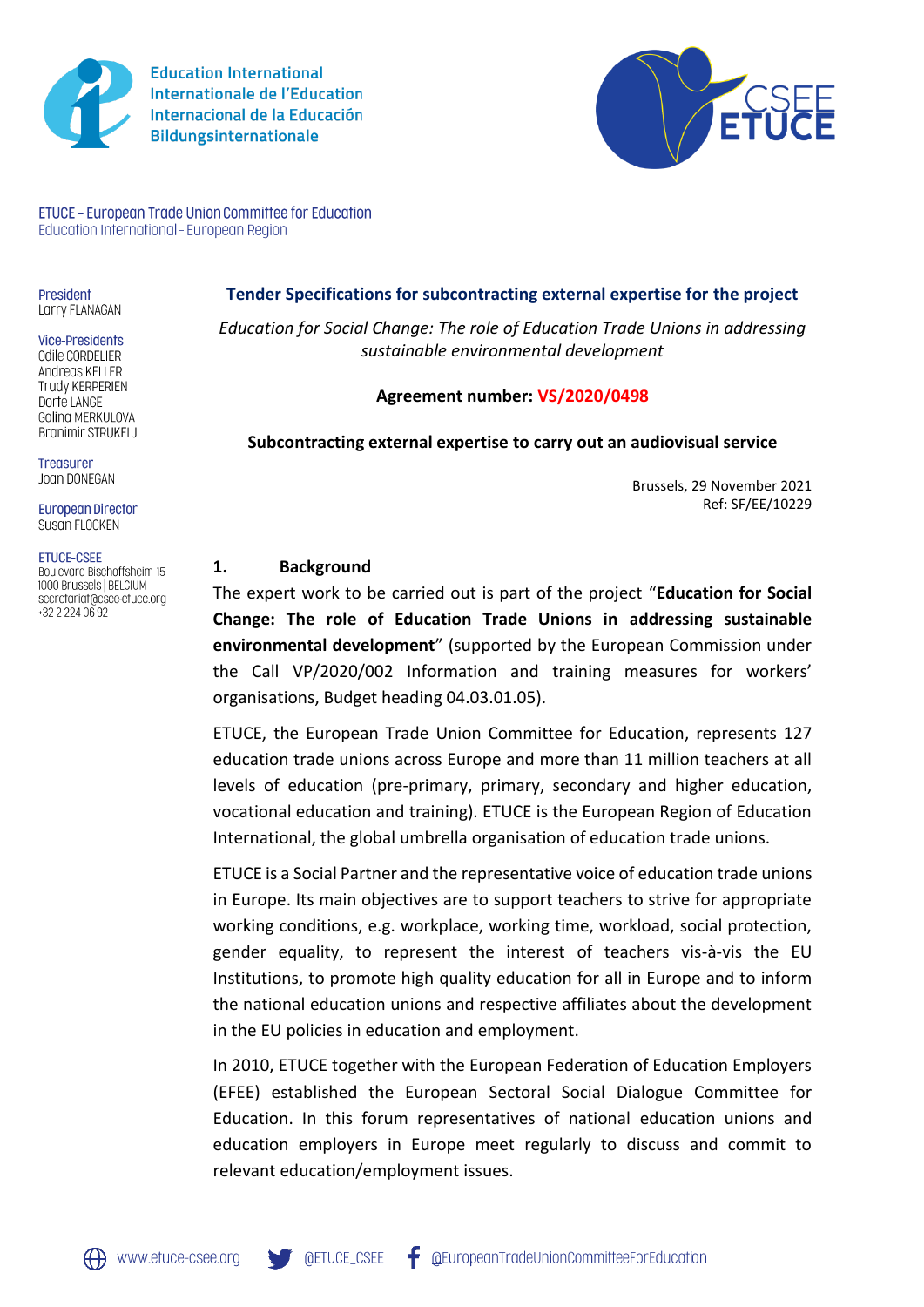ETUCE is also a European Trade Union Federation within the European Trade Union Confederation (ETUC).

Following the demand of ETUCE member organisations to support their work on sustainable development and its link to employment issues in the education sector, ETUCE is implementing the project "Education for Social Change: The role of Education Trade Unions in addressing sustainable environmental development". The aim of the project is to build the capacity of education trade unions to prepare their affiliates to address environmental questions and climate emergency for sustainable development in education and training through social dialogue and collective bargaining with the view to address the impact that climate emergency and environmental sustainability measures have on the education sector in the European region.

From the practical point of view, the project seeks to promote concrete trade union measures and practices in addressing the environmental issues and sustainable development in education and in addressing in social dialogue and collective bargaining at all levels the impact of environmental problems on education institutions and teachers, academics, and other education personnel. From the policy perspective, the project strives to foster the topic of education on sustainable environmental development in the work of the European Sectoral Social Dialogue in Education (ESSDE) and in implementing the European Green Deal and UN Sustainable Development Goals, as well as introduce it as one of the education priorities of the European Semester and the Country Specific Recommendations, with the view to ensure a coherent and robust integration of learning about sustainable approaches to the environment in education policies, national curricula, and teacher initial and continuous professional development for all educational levels.

#### **2. Purpose**

ETUCE requires a Contractor (film maker) to work on the production of a short video (20-30 minutes) to document good practices of education institutions on addressing environmental issues and sustainable environmental development in education, using the collected and analysed information from the social partners through the project advisory group in threefour selected countries. This task requires the following skills:

- 1. Professional experience with audio-visual production and post-production and all its associated elements;
- 2. Professional level of lighting, filming, editing and the equipment means to accomplish these tasks successfully in a representative manner;
- 3. Ability for working with musical composition and sound mixing to accompany the final film;
- 4. Understanding of media production aspects to help achieving the objectives of the project;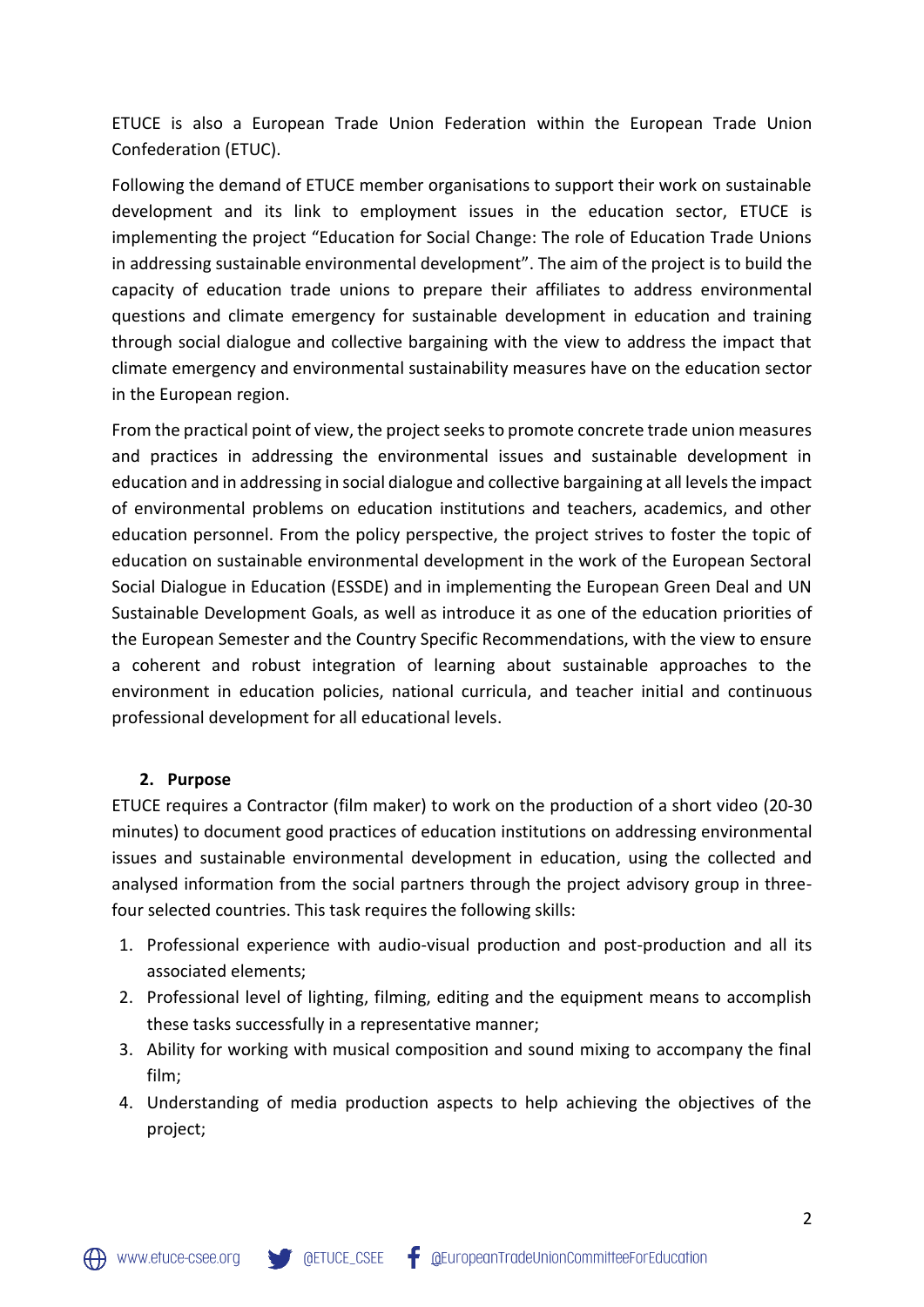- 5. Experience with filming short video ideally on environmental/ sustainability and/or educational issues;
- 6. Experience with producing an engaging film to be used for advocacy purposes. The video should appeal to the general public;
- 7. Experience in working and conducting interviews in English. Additional knowledge of French and Russian would be an asset;
- 8. Understanding of social partners and their concerns and in particular with regards the needs of education institutions and its personnel in addressing the challenges posed in regard to the environment, climate emergency and sustainable development.

The contractor contributes to the successful development of the project as a whole by actively participating in various project events. The advisory group will be the body entitled to guide the project implementation as concerns its organisation and evaluation.

### **3. Tasks to be performed by the Contractor**

The contractor in this project will have the following tasks:

- 1. To implement the production and post-production of a short documentary video to document good practices of education institutions on addressing environmental issues and sustainable environmental development in education, based in all respects on input from the project's Advisory Group and the ETUCE Secretariat (approximate time calculation for the budget proposal should include: one day meeting with project applicant, two days meeting with the advisory group, about 2 days of filming in each of the three-four countries (depending on the good practices emerging from the project research), time for preparation and post-production, as well as 2 days participating in the closing conference);
- 2. To work closely with the project's Advisory Group, the Project Coordinator and the ETUCE Secretariat to implement the script and vision set out by them;
- 3. To create and deliver three versions of the final short documentary: with English, French, and Russian subtitles;
- 4. To attend and document the good practices of the educational institutions in three-four selected countries related to addressing environmental issues and sustainable development in education;
- 5. To contribute to the successful development of the project as a whole, by actively participating in the advisory group meetings if needed;
- 6. To finalise the video taking into consideration additional information from the national education trade unions in selected countries, the online survey or any other request by the advisory group. The final draft of the film should be presented during the 5th Advisory Group Meeting before the Final Project Conference.

### **4. Payments and standard contract**

**OETUCE\_CSEE**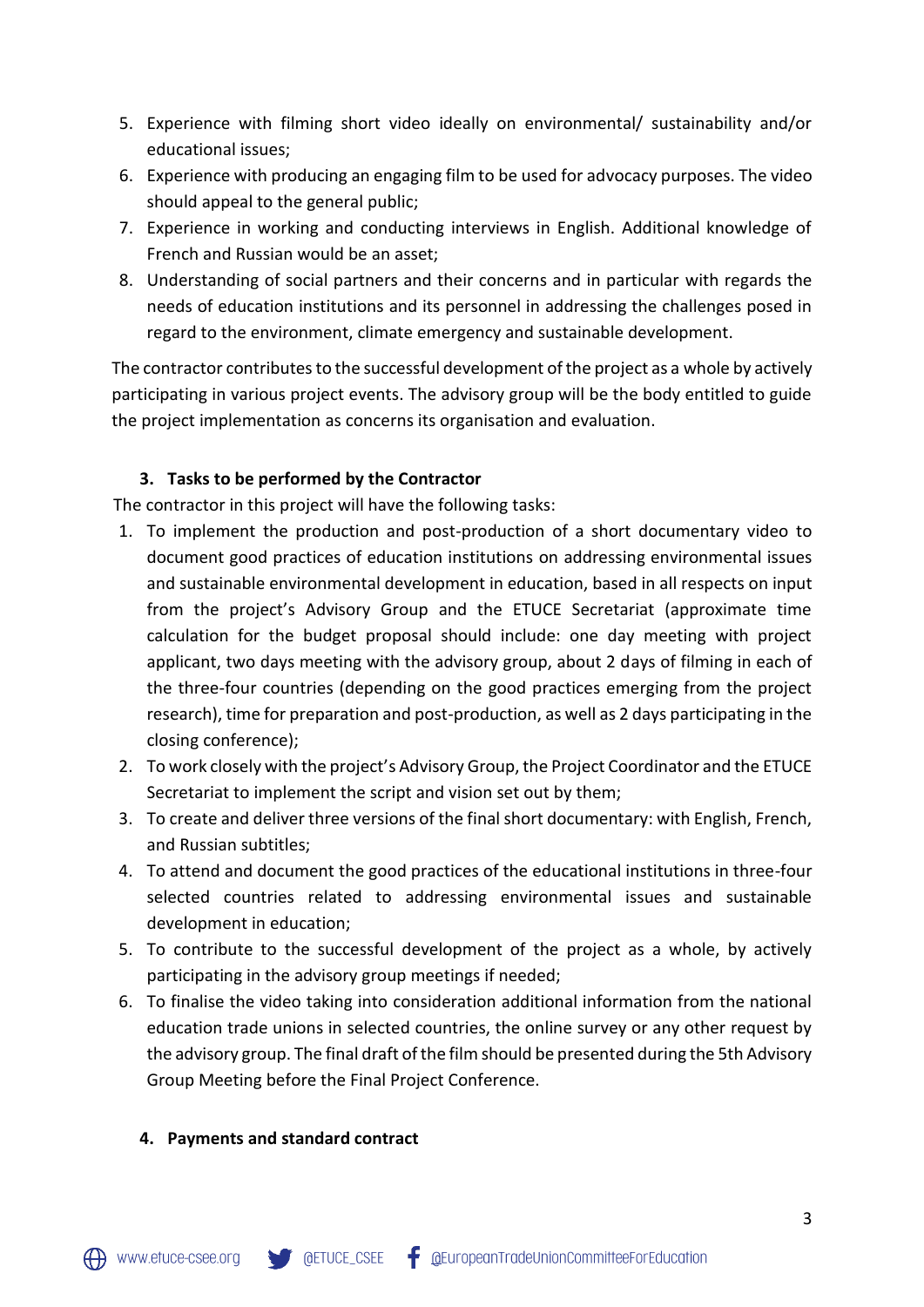The contract signed between ETUCE and the Contractor is subject to the Grant Agreement signed between ETUCE and the European Commission for this project initiative.

Payment of the fees defined in the contract will be made in two instalments dependent on the expert carrying out the relevant stages of work as listed above:

- 1. The first instalment amounting to 50% will be issued after signing the contract.
- 2. The second instalment of the remaining payment is to be paid to the Contractor on the successful completion of the activities, delivery of the final study report and the approval thereof by ETUCE as defined in above items.

Payments will be done by bank transfers to a bank account for which the Contractor will communicate the full details.

The contractual agreement is based upon and regulated by the European Commission's rules, provisions and requirements as set out in the project agreement with the European Commission, DG EMPL and Belgian law. The Contractor is obliged to fulfil the described tasks and duties of work to receive the final payment according to the contract.

ETUCE has the right, based on Belgian Law, to cancel the contract when the Contractor cannot perform the agreed tasks and duties accordingly.

Any conflicts of interests or disputes concerning the validity of this arrangement, the construction of its terms, and the interpretation of the rights and duties of the parties in the contract shall be governed by Belgian Law.

The contract may not be transferred without the parties' written agreement.

### **5. Price**

### *5.1 Agreed amount*

Subject to the Grant Agreement established between the European Commission and ETUCE for the purpose of this project, the total amount that the expert will receive in compensation for the tasks described here above during the project lifetime (01/12/2020 – 30/11/2022) will be of a maximum of 12.000,00 € **including all taxes** (such as, e.g. VAT).

### *5.2 Other arrangements*

The expert is solely responsible for the payment of all expenditures or external support/cooperation proceeding from the tasks allocated to the expert.

**Expenses**: On receipt of full documentation according to European Commission requirements, the expert will be reimbursed for travel expenses including transfer to and from airport (by public transportation, taxis not reimbursed) – economy flight and secondclass train tickets – and accommodation expenses – for his/her participation in the advisory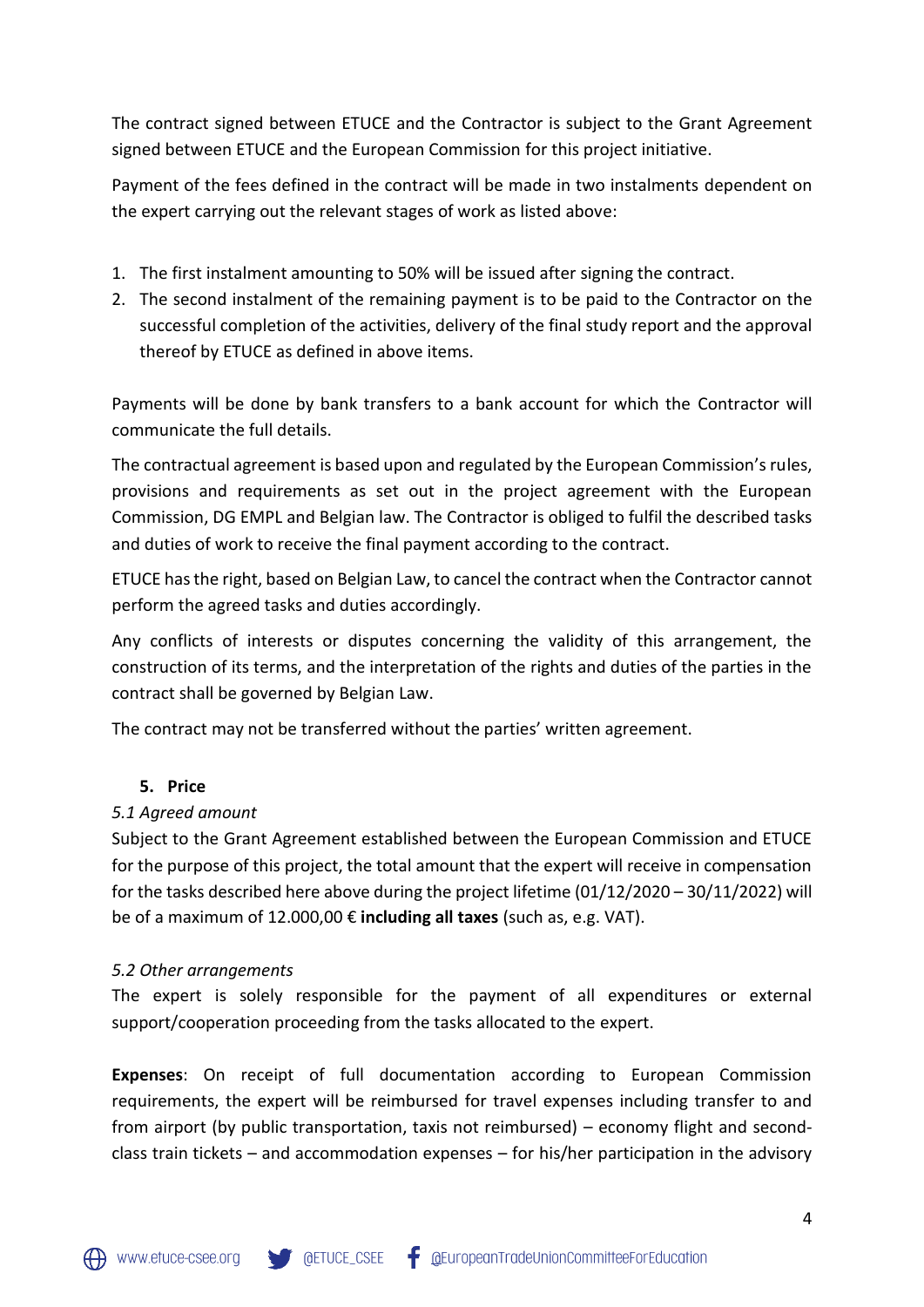group meetings, the training workshops and the closing project conference. These activities are those previously set out in the Description of the Action (see Annex) - only subject to the changes that may be decided by the advisory group.

**Project film product:** The ETUCE accepts that the animated video maker is free to use the video product as part of his/her own advertising work, as long as he/she includes the relevant reference to the ETUCE project and indicates that the action has received funding from the Union and shall display the European Union emblem in respect of Article II.7 of the Grant Agreement.

Further arrangements such as to the video format, the copyright, the onscreen credits and any other details is subject to negotiations before close of contract. It is understood that those arrangements do not change, in any way, the above agreed compensation amount.

However, in order to respect the regulation (EC) No 45/2001 of the European Parliament and of the Council of 18 December 2000 on the protection of individuals with regard to the processing of personal data by the Community institutions and bodies and on the free movement of such data, the Contractor must process personal data under the agreement in compliance with applicable EU and national law on data protection (including authorisations or notification requirements).

The Contractor may grant its personnel access only to data that is strictly necessary for implementing, managing and monitoring the agreement.

The Contractor must adopt appropriate technical and organisational security measures having regard to the risks inherent in the processing and to the nature of the personal data concerned.

## **6. Selection criteria**

The selection will be based 1) on acceptance of the price offering the best price-quality ratio and 2) on the availability during the two-year project for the requested tasks. The contractor is selected according to the standards of selection that have been developed by ETUCE. Main selection criteria are the expertise and capacity to deliver the work tendered for, the pricequality relation, the methodological quality and the tenderer's work experience.

It should be noted that the contract will not be awarded to a tenderer who receives less than 70% on the Award Criteria.

## **7. Award criteria**

The contract will be awarded to the tenderer whose offer represents the best value for money, taking into account the following criteria:

1. Evidenced track record of professional experience with audio-visual production and post-production in the field of environmental issues and sustainable development and their impact on the education sector and social dialogue in Europe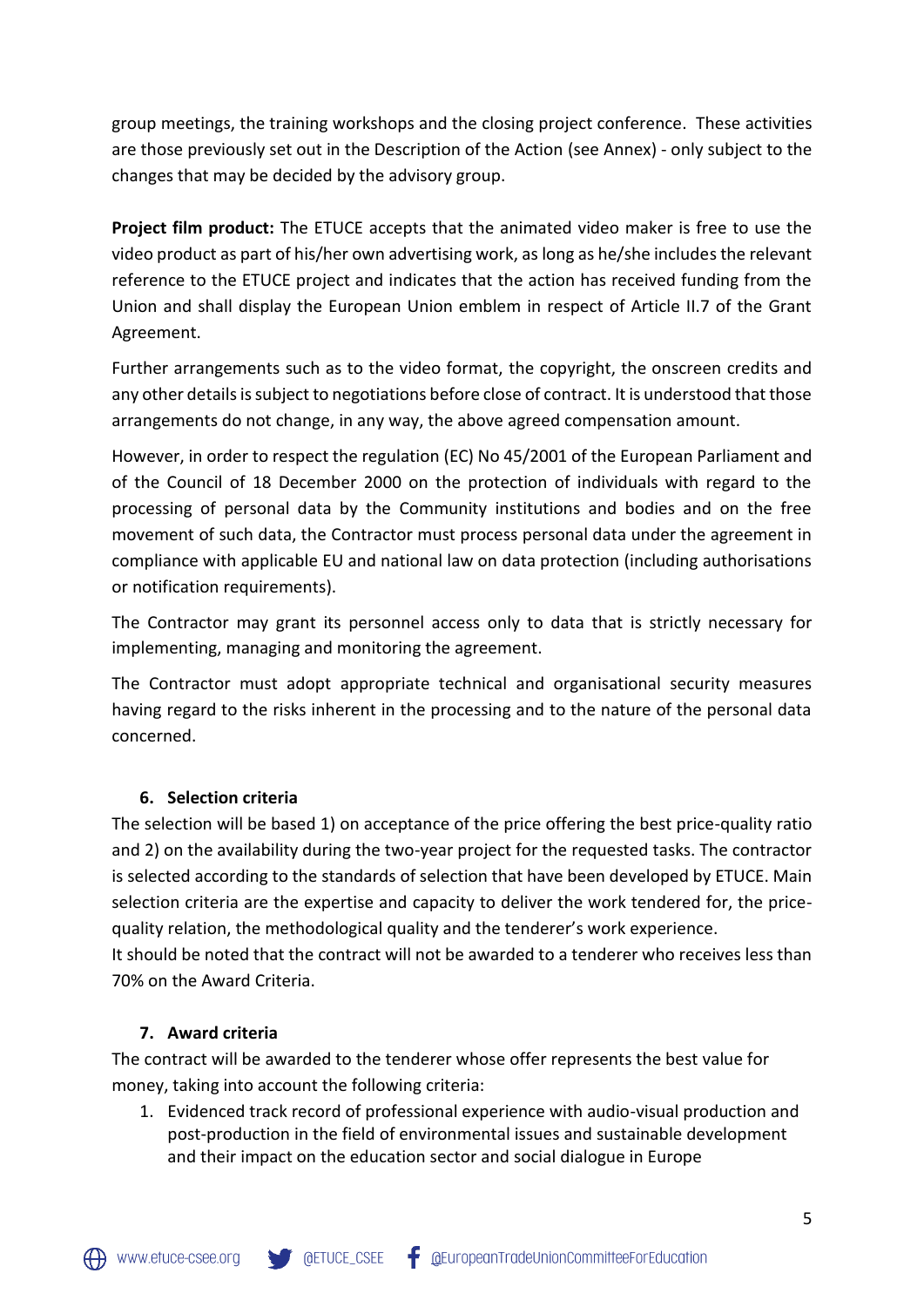- 2. Language capacity
- 3. Understanding of the nature of the assignment
- 4. Capacity to work in a team
- 5. Ability to meet deadlines
- 6. Ability to meet budget allowance
- 7. Availability to attend meetings (please see Annex for the timetable of the project)

### **8. Content and presentation of the bids**

### *8.1 Content of the bids*

The bids should contain a detailed explanation of the qualifications and the expertise of the potential Contractor, e.g. information on references from the Contractor on similar projects already handled, to demonstrate his/her experience and capability to succeed in performing the tasks as set out in item 3 of this tender. The bids should include a detailed description of the methodology and tools applied to implement the audio-visual service as well as a project plan with detailed time and cost planning.

The external expert is requested to send a budget listing the costs by task including a fair estimation of the number of working days and the number of people.

### *8.2 Presentation of the bids*

Replies have to be presented by **10 December 2021** the latest to:

ETUCE: [secretariat@csee-etuce.org](file:///C:/Users/susanfloc/AppData/Local/Microsoft/Windows/Temporary%20Internet%20Files/Content.Outlook/YEPP7LMG/secretariat@csee-etuce.org)

Subject:

**Education for Social Change: The role of Education Trade Unions in addressing sustainable environmental development**